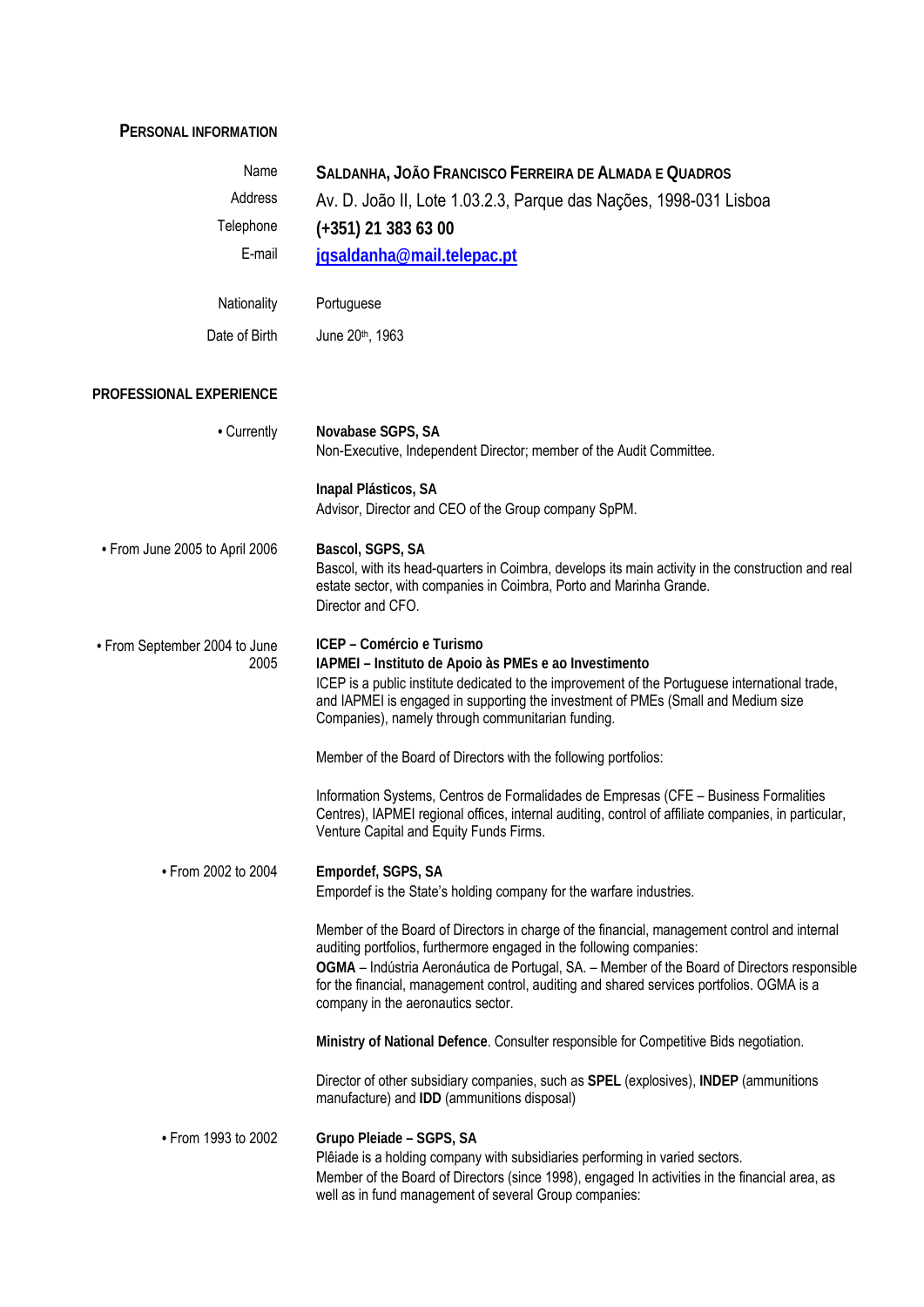|                     | REDAL, SA.<br>Member of the Board of Directors. REDAL is the water and power distributor in Rabat, Morocco.                                                                                                                                                                             |
|---------------------|-----------------------------------------------------------------------------------------------------------------------------------------------------------------------------------------------------------------------------------------------------------------------------------------|
|                     | Inapal Plásticos, SA. - Representative of the company's majority shareholder, responsible for<br>exerting control, namely in the financial area. Inapal is an automobile components manufacturer.                                                                                       |
|                     | OMNI - Aviação e Tecnologia, SA and Aeromec - Mecânica de Aeronaves SA. - Member of the<br>Board of Directors, responsible for exercising control, namely in the financial area. OMNI is a<br>business aircraft fleet and Aeromec is a company dedicated to aircraft maintenance.       |
|                     | VanTec, SA. - Member of the Board of Directors, responsible for exerting control, namely in the<br>financial area. VanTec is a small software company.                                                                                                                                  |
|                     | Brechal - Mármores e Brechas do Algarve, SA. - Chairman of the Board of Directors and CEO,<br>engaged in activities in the financial and commercial area, as well as production management.<br>Brechal is a company unit in the marble stones sector possessing factories and quarries. |
|                     | Marcerpor - Mármores e Cerâmicas de Portugal, SA. - Member of the Board of Directors,<br>engaged in activities in the financial and commercial area, in addition to production<br>management.                                                                                           |
|                     | Marcepor was a holding company in the decorative minerals area, with numerous subsidiary<br>companies, factories and quarries.                                                                                                                                                          |
| • From 1991 to 1993 | Incofina - Sociedade de Investimentos, SA and Banco CISF<br>Incotina, an investment company former affiliate of Jorge de Mello Group and later on acquired<br>by Banco CISF/BCP Group, is engaged in the business of investing in the stock market.                                     |
|                     | Financial Consultant responsible for developing projects in Corporate and Project Finance, as<br>well as capital markets operations.                                                                                                                                                    |
| • From 1988 to 1990 | Atlas Copco - Portugal<br>Atlas Copco is a Swedish manufacturer of mining and building equipment, considered to be one<br>of the major and most reputed worldwide in its field.                                                                                                         |
|                     | Product Manager of several product lines, with a marketing, technical sales support and<br>budgeting emphasis.                                                                                                                                                                          |

## **EDUCATION AND TRAINING**

| • From September 1990 to August<br>1991 | MBA - Master in Business Administration - Universidade Nova (UNL/Nova)                                                                                |
|-----------------------------------------|-------------------------------------------------------------------------------------------------------------------------------------------------------|
| • From January 1987 to December<br>1987 | Research and lecturer of laboratorial classes - IST - Centro de Valorização de Recursos<br>Minerais (Higher Technical Institute - Geo-Systems Centre) |
| • From January 1982 to July 1987        | B.Sc. in Mining Engineering, Mining Planning Branch - Instituto Superior Técnico (IST -<br>Higher Technical Institute)                                |
| • From 1967 to 1981                     | <b>High School Graduate</b>                                                                                                                           |

## **PERSONAL SKILLS AND COMPETENCES**

| Mother Tongue | Portuguese                                    |
|---------------|-----------------------------------------------|
| English       | Very good Understanding, Speaking and Writing |
| French        | Very good Understanding, Speaking and Writing |